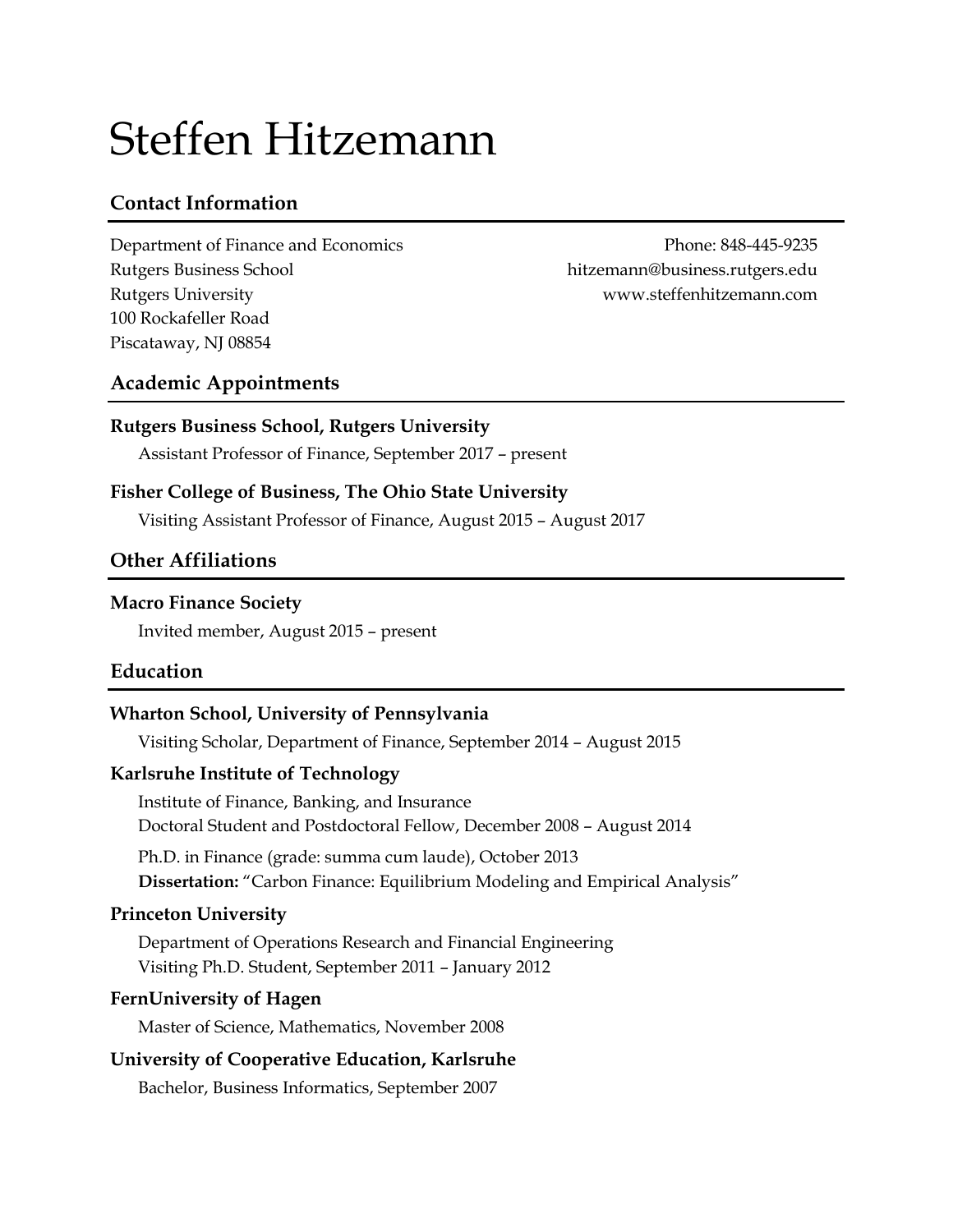#### **Research Interests**

Asset Pricing, Macro-Finance, Derivatives, Commodities, Energy and Environmental Finance

#### **Publications and Accepted Papers**

- <span id="page-1-2"></span>*1.* "Paying for Beta: Leverage Demand and Asset Management Fees", with Stanislav Sokolinski and Mingzhu Tai *Journal of Financial Economics,* accepted.
- <span id="page-1-4"></span>*2.* "Oil Volatility Risk", with Lin Gao, Ivan Shaliastovich, and Lai Xu *Journal of Financial Economics,* 2022, Vol. 144 (2), pp. 456-491.
- *3.* "Empirical Performance of Reduced-Form Models for Emission Permit Prices", with Marliese Uhrig-Homburg, *Review of Derivatives Research*, 2019, Vol. 22, pp. 389-418.
- *4.* "Equilibrium Price Dynamics of Emission Permits", with Marliese Uhrig-Homburg, *Journal of Financial and Quantitative Analysis*, 2018, Vol. 53 (4), pp. 1653-1678.
- *5.* "Emission Permits and the Announcement of Realized Emissions: Price Impact, Trading Volume, and Volatilities", with Marliese Uhrig-Homburg and Karl-Martin Ehrhart, *Energy Economics*, 2015, Vol. 51, pp. 560-569.

## **Working Papers**

- <span id="page-1-5"></span>*6.* "Macroeconomic Fluctuations, Oil Supply Shocks, and Equilibrium Oil Futures Prices"
- <span id="page-1-3"></span>*7.* "Margin Requirements and Equity Option Returns", with Michael Hofmann, Marliese Uhrig-Homburg, and Christian Wagner
- <span id="page-1-1"></span>*8.* "Macro and Asset Price Dynamics During the Climate Transition: Evidence from the Oil Sector", with Michael Donadelli and Patrick Grüning
- <span id="page-1-6"></span>*9.* "Welfare Costs of Oil Shocks", with Amir Yaron
- <span id="page-1-0"></span>*10.* "Investor (Mis)Reaction, Biased Beliefs, and the Mispricing Cycle", with Azi Ben-Rephael and Yuanyuan Xiao

#### **Seminars and Conferences**

(paper in parentheses,  $d =$ discussion,  $\dagger$  presented by coauthor)

- 2022 China International Conference in Finance [\(10,](#page-1-0) *scheduled*), OCC Symposium on Climate Risk in Banking and Finance [\(8,](#page-1-1) *scheduled*), Midwest Finance Association [\(10\)](#page-1-0), TBEAR Network Asset Pricing Workshop [\(10\)](#page-1-0), *University of Houston (Bauer)* [\(8\)](#page-1-1)
- 2021 Global Research Alliance for Sustainable Finance and Investment [\(8\)](#page-1-1), Northern Finance Association [\(1\)](#page-1-2), Financial Management Association [\(8;](#page-1-1) d)
- 2020 Financial Intermediation Research Society [\(1,](#page-1-2) *accepted but conference canceled*), Central Bank Research Association Annual Meeting [\(8\)](#page-1-1)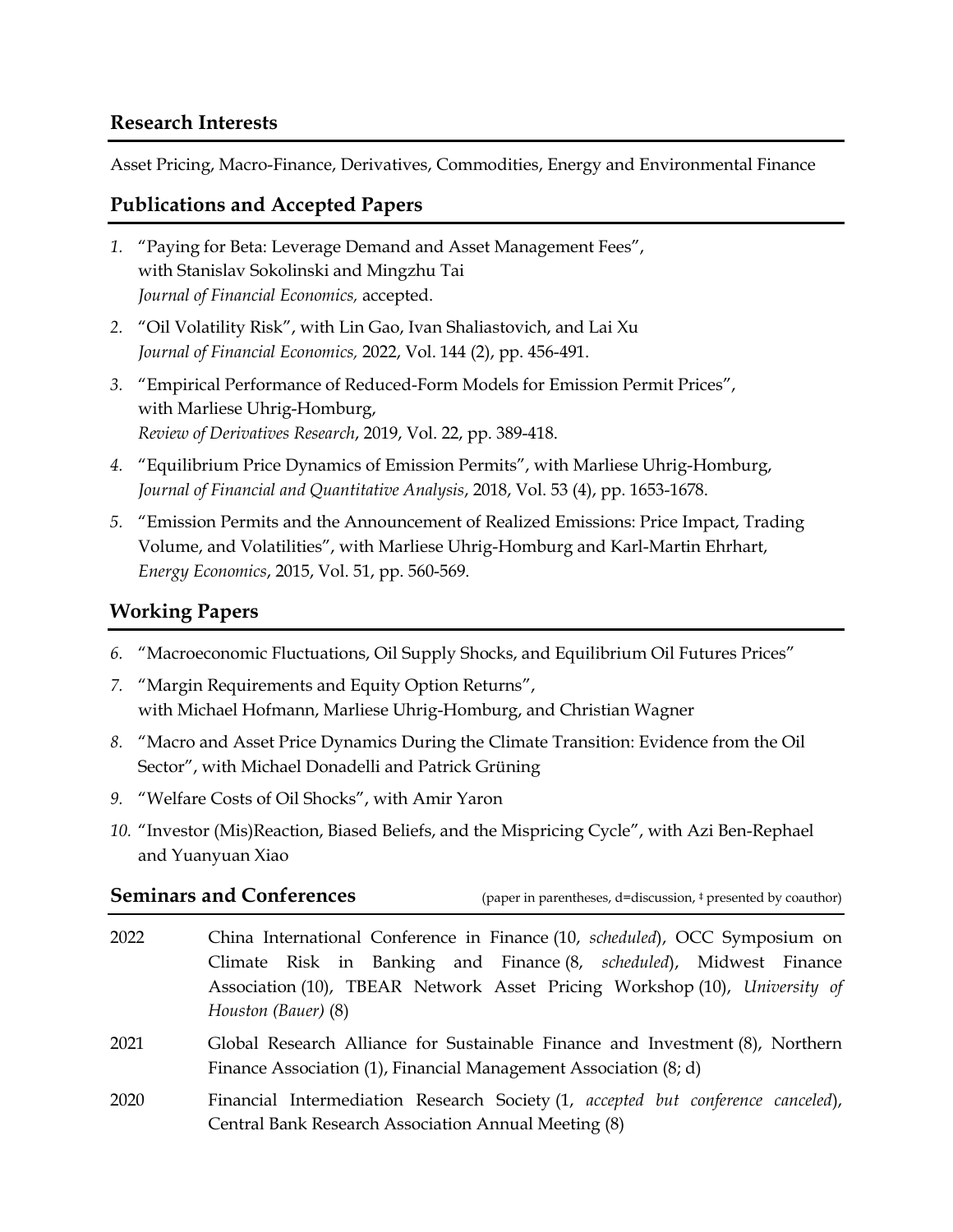- 2019 Toulouse Conference on the Economics of Energy and Climate [\(8](#page-1-1)‡), Commodity and Energy Markets Association Conference [\(8;](#page-1-1) d), Conference on Commodities, Volatility, and Risk Management, Paris [\(8;](#page-1-1) d), Commodity Markets Winter Workshop [\(8\)](#page-1-1), Midwest Finance Association (d), *University of Oklahoma (Price)* [\(7\)](#page-1-3)
- 2018 American Finance Association [\(7](#page-1-3)‡), *University of Virginia (McIntire)* [\(7\)](#page-1-3), *Rutgers Business School* [\(7\)](#page-1-3), *Lord Abbett* [\(7\)](#page-1-3), Midwest Finance Association (d), European Finance Association (d), Pacific Basin FEAM Conference (d), EABCN Conference on Asset Prices and the Macroeconomy [\(2\)](#page-1-4), *Rutgers Economics* [\(6\)](#page-1-5)
- 2017 European Finance Association [\(7](#page-1-3)‡; d), Society for Economic Dynamics [\(9\)](#page-1-6), CAPR Workshop on Investment- and Production-Based Asset Pricing [\(2\)](#page-1-4), Commodity and Energy Markets Association Conference [\(2;](#page-1-4) [9;](#page-1-6) d), SFS Cavalcade [\(7](#page-1-3)‡), Citrus Finance Conference [\(2](#page-1-4)‡), Midwest Finance Association [\(2;](#page-1-4) [7;](#page-1-3) d), Swiss Society for Financial Market Research [\(7](#page-1-3)‡), *Bank of Canada* [\(2\)](#page-1-4), American Finance Association [\(2](#page-1-4)‡), *Stockholm School of Economics* [\(6\)](#page-1-5)*, University of Calgary (Haskayne)* [\(6\)](#page-1-5)*, Rutgers Business School* [\(6\)](#page-1-5)*, European Central Bank* [\(6\)](#page-1-5)*, BI Norwegian Business School* [\(6\)](#page-1-5)*, Warwick Business School* [\(6\)](#page-1-5)*, SUNY Buffalo* [\(6\)](#page-1-5)*, Arizona State (Carey)* [\(6\)](#page-1-5)*, Temple University (Fox)* [\(6\)](#page-1-5)*, University of South Carolina (Darla Moore)* [\(6\)](#page-1-5)*, UT Dallas (Naveen Jindal)* [\(6\)](#page-1-5)
- 2016 Western Finance Association [\(2\)](#page-1-4), SFS Cavalcade [\(6\)](#page-1-5), *University of Wisconsin-Madison* [\(7\)](#page-1-3), NBER Economics of Commodity Markets Meeting [\(6\)](#page-1-5), European Finance Association [\(2](#page-1-4)‡), Northern Finance Association [\(6\)](#page-1-5), Financial Management Association [\(6;](#page-1-5) d), German Finance Association [\(7](#page-1-3)‡), World Finance Conference [\(2;](#page-1-4) [9;](#page-1-6) d), Commodity Markets Conference [\(9;](#page-1-6) d), Econometric Society North American Summer Meeting [\(2;](#page-1-4) [9\)](#page-1-6), Paris December Finance Meeting [\(7](#page-1-3)‡)
- 2015 *Duke University (Fuqua)* [\(6\)](#page-1-5), *University of British Columbia (Sauder)* [\(6\)](#page-1-5), UCLA IPAM Commodities Workshop [\(6\)](#page-1-5), German Finance Association [\(6;](#page-1-5) d), SAFE Asset Pricing Workshop [\(6\)](#page-1-5), *Syracuse (Whitman)* [\(6\)](#page-1-5)
- 2009-2014 Association of European Operational Research Societies, Campus for Finance Research Conference, EFMA, Energy & Finance Conference, Financial Management Association, FMA European Conference, German Academic Association for Business Research, German Finance Association‡, *Humboldt University Berlin*, Institute of Mathematical Statistics (IMS) Annual Meeting, IMS Workshop on Finance, Probability and Statistics, International Ruhr Energy Conference, Swiss Society for Financial Market Research, World Congress of Environmental and Resource Economists